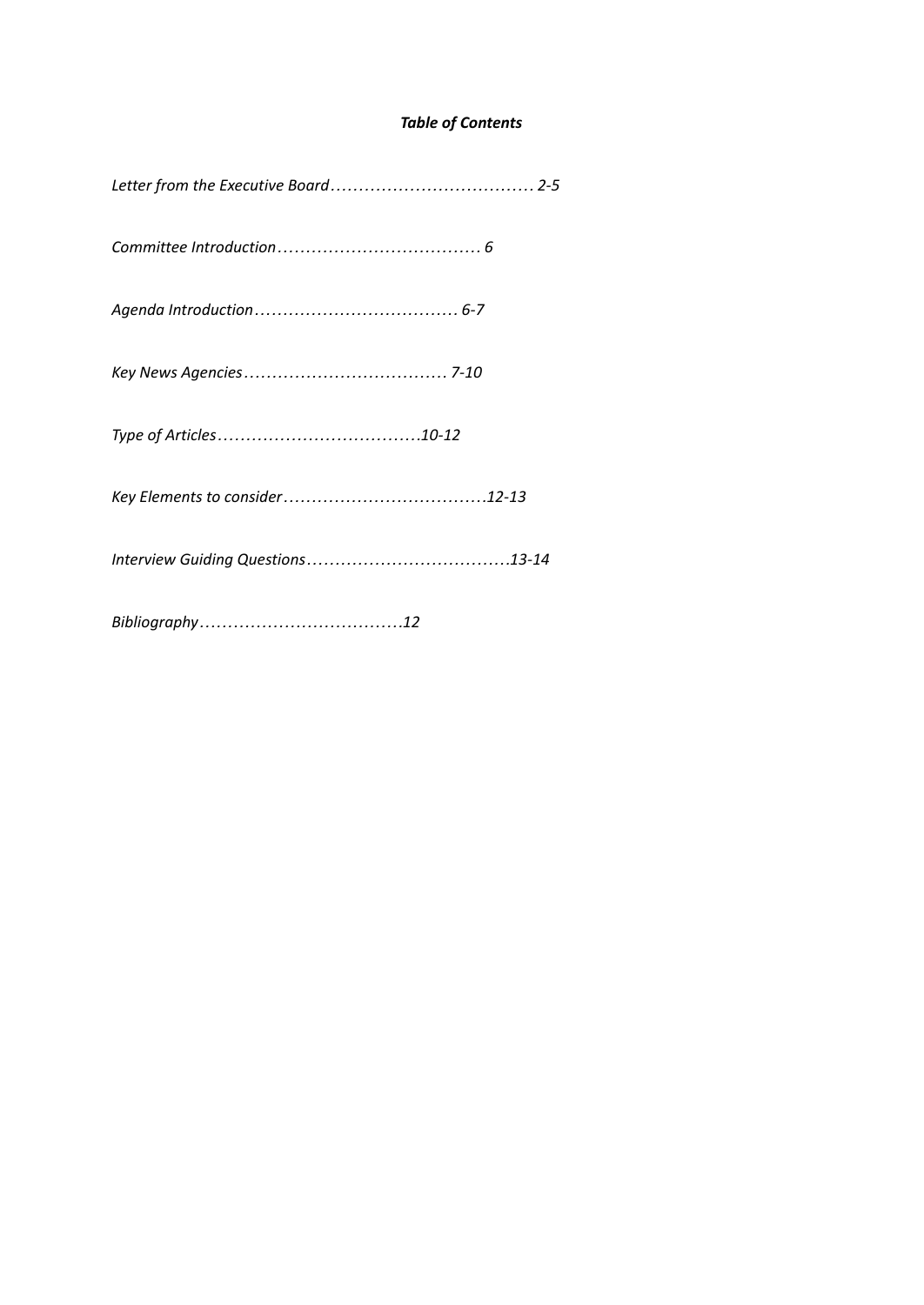#### *Letter from the Executive Board:*

### **Editor-in-Chief**

What a beautiful day with Chaeri Blossoms welcoming you through the roads of flowers!

Greetings esteemed delegates, my name is Iris (Chaeri) Kang and I'm a student studying at Korea International School Jeju Campus. It is my utmost pleasure to serve you all as the editor-in-chief of the International Corps Committee in MUNBANK Summer 2022. I've been involved in the Model United Nations field as a delegate, chair, and secretariat for several years. MUN continues to mean a lot to me since it guided me through understanding the significance of communication and the primary qualities a leader must possess. For beginners, I would like to welcome you all with the brightest smile I can hold on my face because you are the most "potential" ones to influence the community in the most positive way. For the delegates who have been involved in the MUN field for more than a few months, I would encourage you all to challenge yourself to bring yourself up to the next level.

The International Corps Committee is special because it functions in a completely different way from other committees (GA and Crisis). One of the fascinating parts of joining IPC as a delegate is that the delegates represent journalists, rather than a country or a character. Journalists are the primary people who lead the fields of media and journalism, which requires a prodigious amount of professionalism and accountability when interacting with interviewees and the article. Furthermore, the journalists may embed their creativity and opinions in some type of article when it comes to newsletter publication after the conference.

The executive board expects the following 3 qualities for the journalists to develop during and after the conference:

- (1) Impartial Attitude
- (2) Critical Thinking/Analysis
- (3) Accountability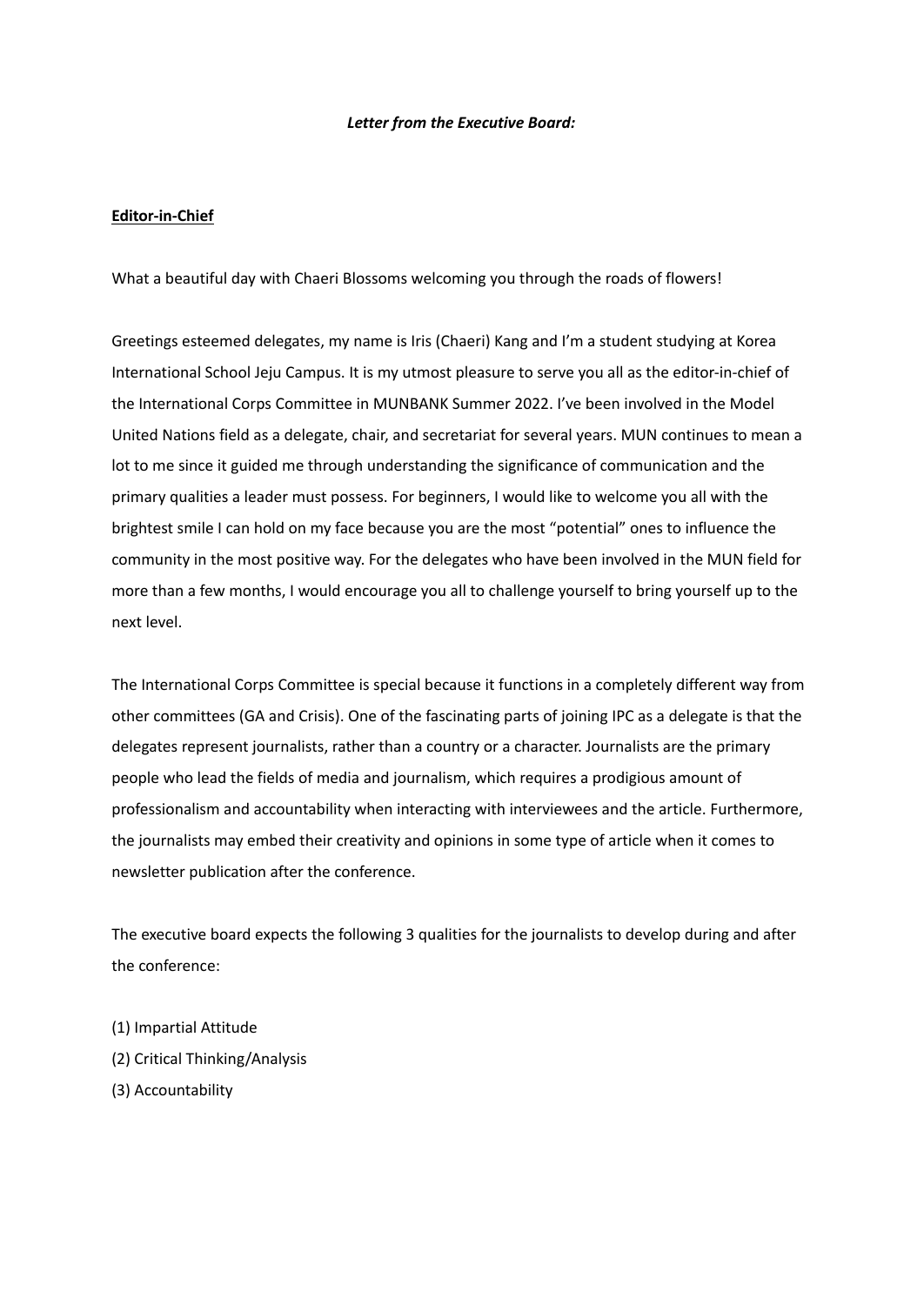(1) Journalists must never consider their words based on the appearance and the way the delegate speaks/pronounces in the conference. *Integrity* is the heart of a journalist that must never be disregarded. (2) We expect the delegates to experience the joy and harshness of critically analyzing the words of a delegate before writing an article. For example, please consider the policies and past international actions of a country when analyzing the intention of a delegate when delivering specific content. (3) Accountability holds a different definition from Responsibility. It can be defined as the process of accepting the responsibility an individual holds and acknowledging that the implication of an event caused people. Please take a sufficient amount of time thinking about the following 3 qualities.

As an ending note, it is once again my pleasure to serve you all this Summer. I hope you have a meaningful and challenging time, developing your skills and interacting with other journalists.

As always, I will give my all this Summer.

If you have any questions or concerns, please contact: [kitten070713@gmail.com](mailto:kitten070713@gmail.com)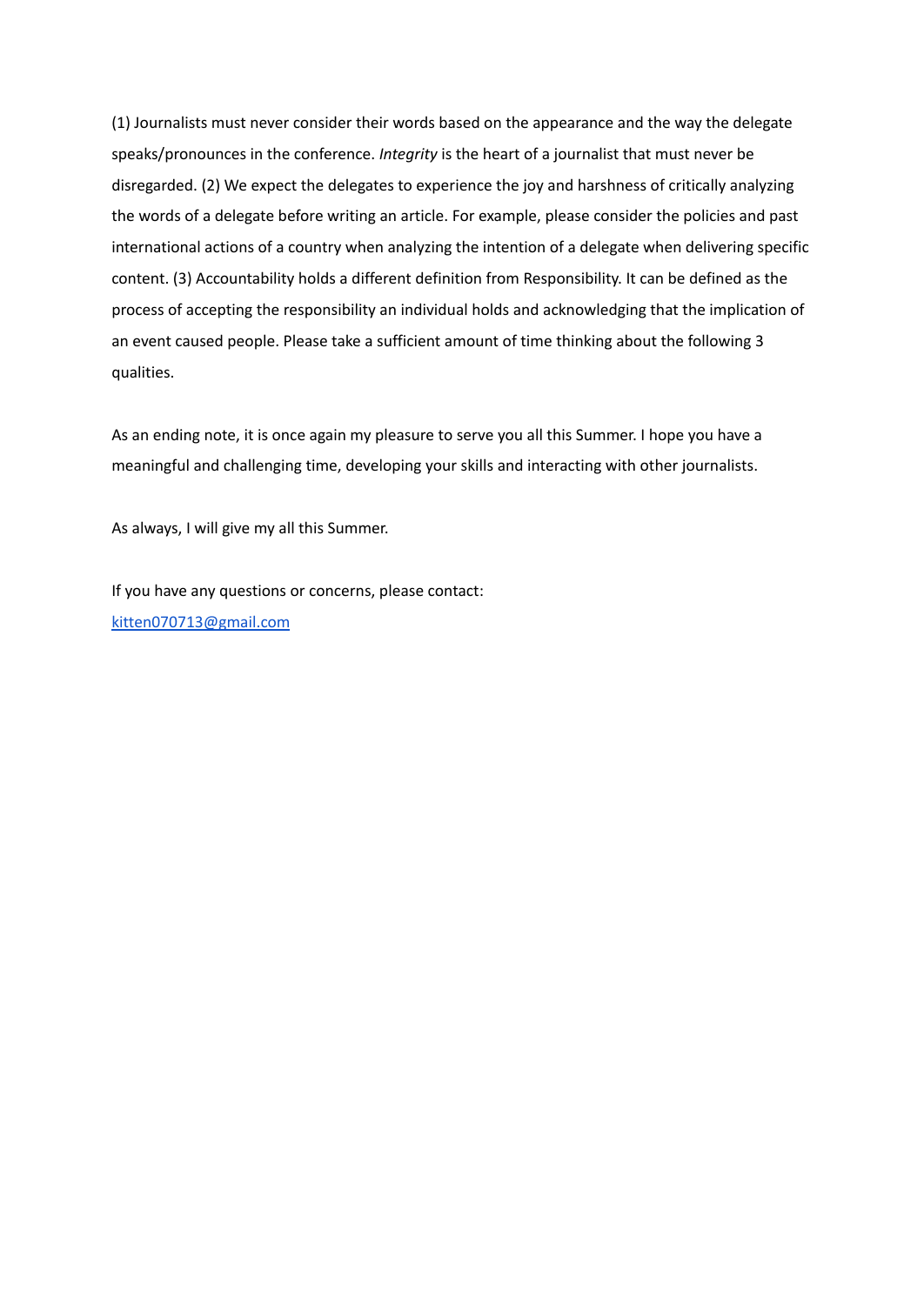### **Deputy Editor-in-Chief**

#### Greetings Journalists!

I am Khadija Zakriya Jamadar, a student from GEMS Millennium and the deputy editor-in-chief at IPC. It is my utmost honor and privilege to welcome you all aboard The International Press Corps at MBMUN 2022!!

As reporters of IPC, you have set upon yourself a duty to resolve a great task, one which shall mold your abilities to be compatible with that of a 21st-century citizen. MUNs are all about meeting new people and being exposed to new ideas and perspectives, that last a lifetime. I assure you that the days you shall spend at the conference shall be very memorable and the lessons you leave with shall transform you, for the better.

To all those in attendance, we urge you to prepare well for the conference in the best interests of yourself and other delegates of the conference. The committee becomes much more lively, vibrant, and smooth when everyone is well-researched and contributes amiably to the discussion happening on the floor.

To all the first-timers on board, do not fret, we all are on the same boat! Remember, no miner strikes gold on their first strike, it takes several cleverly executed strikes to obtain the gold. Delivering your first speech will be the only difficult experience for you, every other time you stand up to speak would feel much easier as you get accustomed to it.

If you have any queries, inconveniences, or requests you would like to address, please do not hesitate to contact us, or the honorable Secretariat, we would be glad to address them.

Here are my contact details: [khadija.zakriya2017@hotmail.com](mailto:khadija.zakriya2017@hotmail.com) [khadija.zakriya@gmail.com](mailto:khadija.zakriya@gmail.com) if you shall have any concerns please do ask out!!

And finally, we are looking forward to meeting all of you at what should be a splendid conference.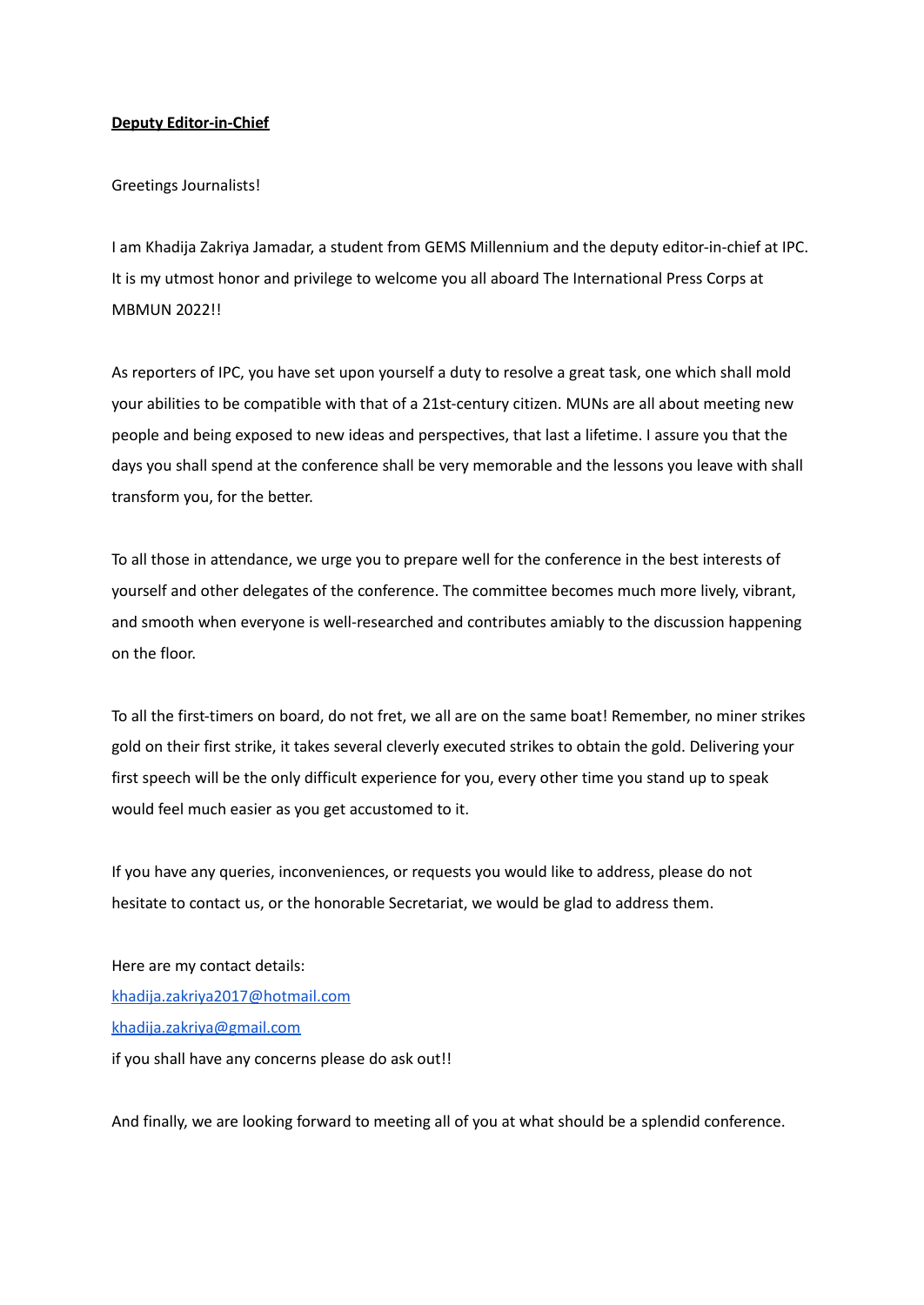#Let's make every moment worthwhile: TOGETHER!!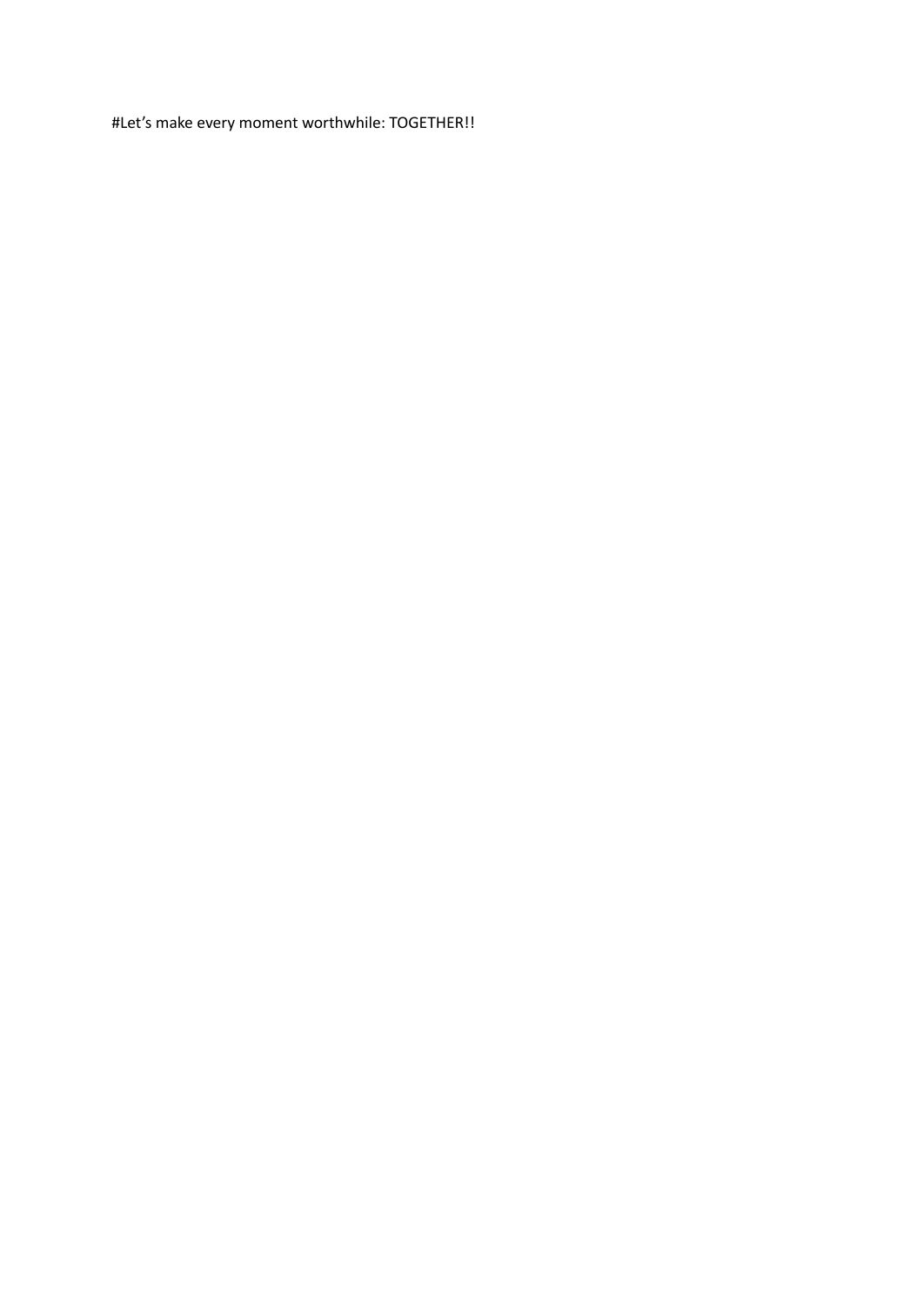#### **Committee Introduction:**

The International Press Corps consists of journalists and reporters, who each represent news agencies. Rather than representing countries/characters as usually, delegates do, these journalists take on the unique task of summarizing and disseminating news of the happenings of other committees and the conference in its entirety.

Their main focus is to report live through news outlets about individual committees and their activities. It serves as a platform to explore the issues at hand and present them to the masses, of which the content gives the general public their perception of the issue. It is a platform for discussion and encourages transparency.

To add on, media organizations magnify the oppressed voices of the under-represented minorities hence journalists should look into exposing details that otherwise would go overlooked; here reporters can utilize investigative journalism. Due to the vital role of the press, it is important to make sure they get the necessary liberty and freedom.

### **Agenda Introduction:**

This year, the agenda is set as: **Pursuing free press and journalism with transparency.**

For the preceding time around the media, the question regarding transparency in journalism has been posed. There are two dimensions of transparency in journalism: (1) Disclosure Transparency and (2) Participatory Transparency. In the committee, the delegates will challenge themselves by inputting a brief paragraph, proving how they aimed for (1) Disclosure Transparency during their editorial process. Disclosure Transparency can be defined as when news organizations explain the process until the news is produced in the media and the primary purpose of the news production. Subsequently, what are the benefits and cautions when embedding it in the news publication?

### Here are the **benefits (R: Reader / J: Journalist / O: Organization)**:

- **R:** Build reliability in the point of view of the readers
- **J:** Reflect on the editorial process
- **J:** Evaluate the strengths & weaknesses
- **● O:** Increase the reputation of the organization (publication organization)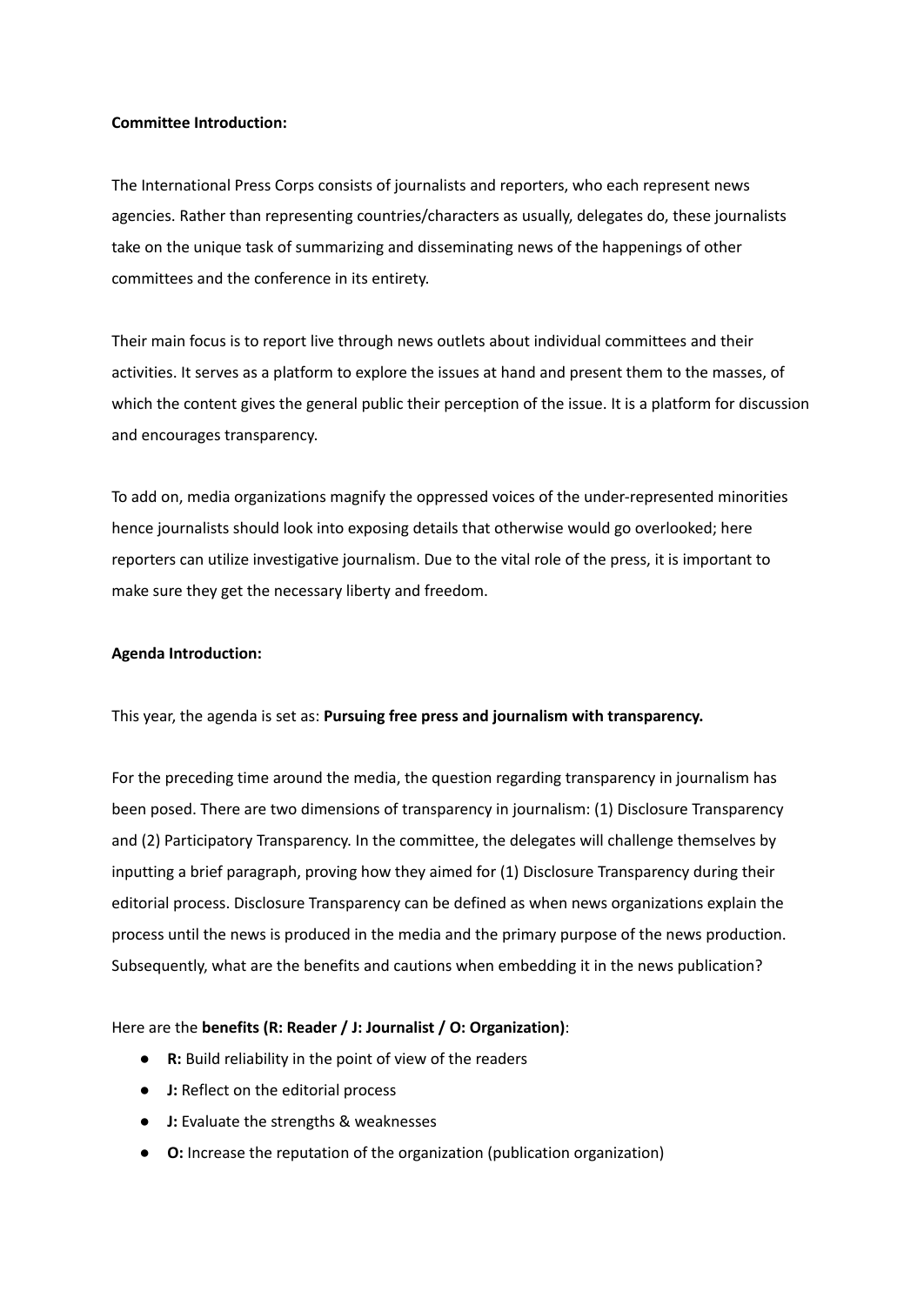Here are the **cautions**:

● **J:** If the journalist notices an unprofessional step in the editorial process, the journalist must refrain from submitting the article in google classroom. In this committee, disclosure transparency doesn't mean that the journalist should reveal and explain every single detail of their editorial process. Its other intention is to guide the journalists to overall reflect on their process and doubt if there is any unprofessional step. This committee embraces the journalists to write another paragraph explaining the improvements they can make if there is any unprofessional step they believe they've taken.

The heart of a journalist relies on the integrity they perform during the editorial process and the article publication, to the interaction between the article and the readers. If the readers notice false information written in the article, the publication organization's reputation would decrease, as well as the journalist's. Reputation doesn't solely mean appearance, but it affects the spirit of the journalist. Therefore, to be successful in MB MUN summer IPC, the journalists may possess accountability. Accountability can be defined as the process of accepting the responsibility an individual holds and acknowledging that the implication (mostly harm) from an event caused people. As an ending note, the executive board recommends the journalists take sufficient time thinking about the attitude they must possess to demonstrate the Disclosure Transparency in their articles and accountability throughout the conference.

#### **Key News Agencies:**

#### *The Guardian*

Established in 1821, The Guardian is an independent, reader-funded news source accessible through newspapers, weekly magazines, and its website. The Guardian covers everything from news to sports to opinions, stating that the stories they choose to cover are only determined by their values. The independent journalists remain uninfluenced by exterior agendas, yielding trustworthy, investigative journalism. Known for exposing the News International phone-hacking scandal, their journalism has proven to be powerful-- even bringing about the downfall of News of the World, the magazine at fault for the scandal. The Guardian is a global organization with teams in the UK, US, and Australia whose mission is to "use clarity and imagination to build hope".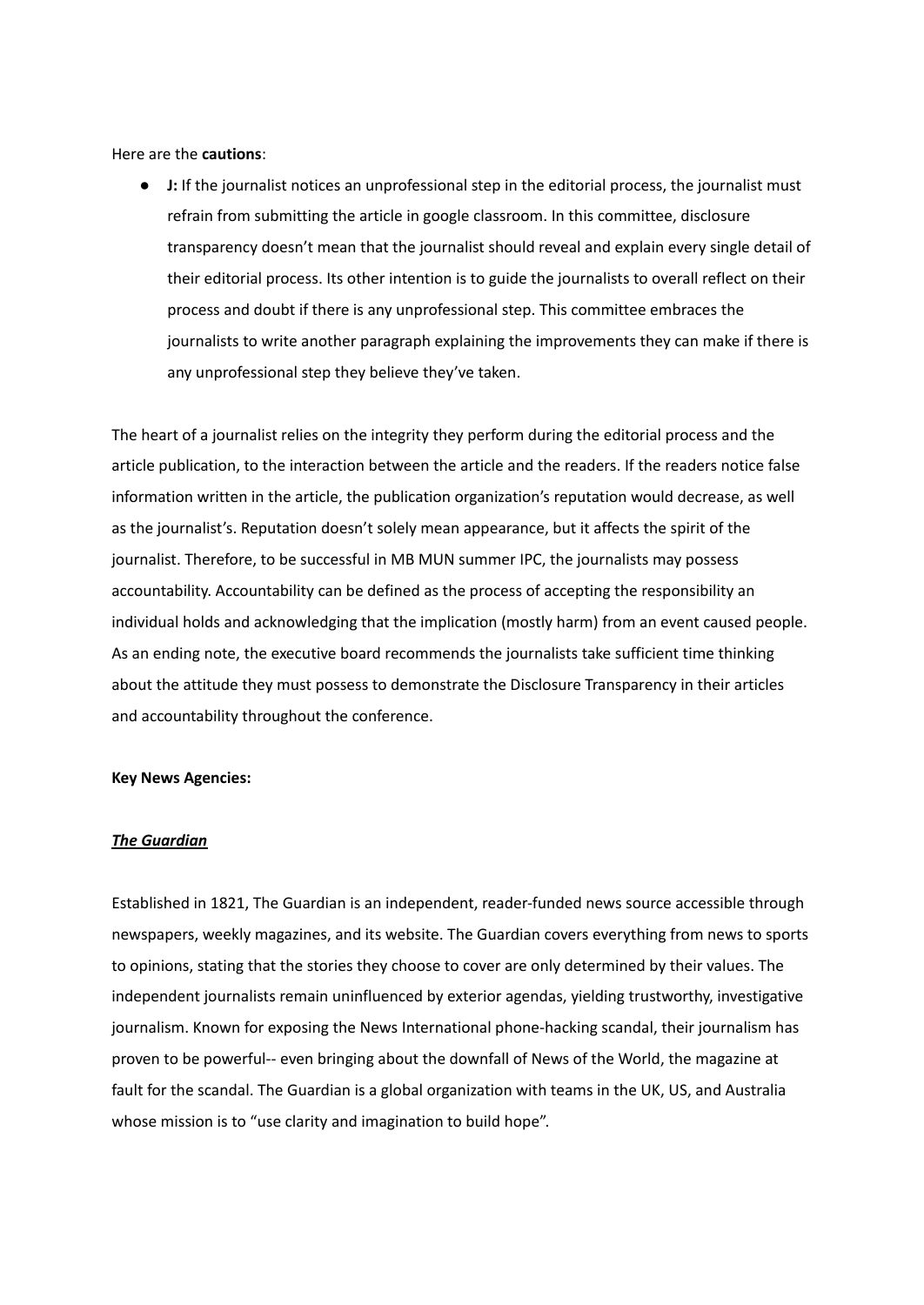#### *TIME*

TIME is a weekly newsmagazine known for its unique annual issues like TIME 100 and TIME Person of the Year. They cover all topics from Politics to Business to Technology. The magazine focuses on storytelling and uses iconic visuals and design to effectively translate information in its articles. Their reporting is factual. TIME Magazine has been one of the most authoritative and informative guides to what is happening in current affairs, politics, business, health, science, and entertainment.

#### *BBC News*

They were founded in 1922 as the British Broadcasting Corporation, based in London. BBC News is one of the most well-known news organizations around the world, known for covering European, Asian, African, North, and South American news and affairs. The BBC covers a large range of topics including, sports, politics, lifestyle, and business. BBC is one of the most trusted news organizations in the world and very little to no bias in their coverage. They have multiple outlets, but they are mainly news channels with affiliate channels all over the world.

#### *The Economist*

The Economist was founded in 1843. The Economist has yet to fail a fact check. They historically believe in the use of plain language, along with free market and free trade, but remain unpredictable politically, having backed Ronald Regan while opposing capital punishment. The magazine is also written anonymously, keeping the focus on the writing, not who writes it.

#### *USA Today*

USA Today presents itself as the center of American conversation with the goal of unifying the nation through its multiple news platforms. They have now made a name for themselves as a high-quality source of factual reporting. With only 40 years under its belt as a news source, USA Today is one of the newer sources, though its unique emphasis on visual storytelling has allowed them to reach seven million daily readers across its website and physical newspaper. They follow proper sourcing guidelines and have yet to fail a fact check.

#### *The New Yorker*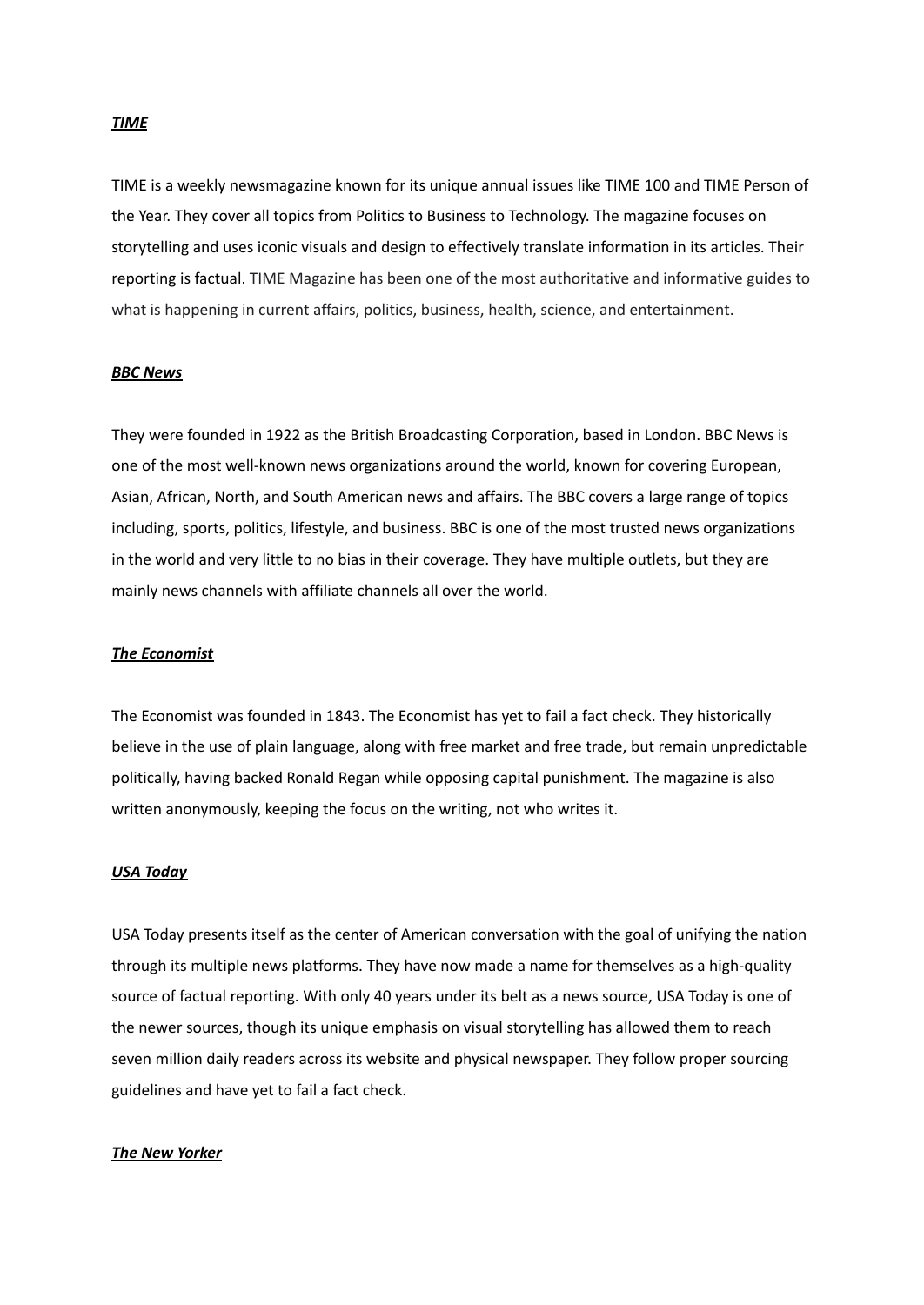The New Yorker is a weekly magazine established in 1925. The New Yorker is "considered by many to be the most influential magazine in the world." Known for their thorough reporting on general news and politics, humorous cartoons, and cultural pieces. Their discussions on US pop culture and heritage are undoubtedly a contributor to this. The magazine is published by Conde Nast Inc. which also publishes magazines such as Vogue and Vanity Fair, and is owned by The Newhouse family, whose philosophy is to give their editors full creative freedom. Overall, The New Yorker is rated high for factual reporting.

### *The New York Times*

The New York Times is one of the most popular newspapers in the United States, acquiring more Pulitzer Prizes than any other US news source in the process. They cover a huge range of topics from the latest Technology to Business and Health. In 1999 the Columbia Journalism Review called it "the best newspaper". Though its presence in the US is the strongest, it has grown to be known globally through its website available worldwide and reporting from over 140 countries. In its values and mission, the organization emphasizes truth and integrity through thoroughly-researched and fact-based reports.

#### *China Daily*

The China Daily is the only English newspaper present in China, but it also boasts a "high-end" worldwide readership in more than 150 countries. Their focus is mainly on China. The government controls what is printed in order to ensure that all articles portray China and the Communist Party in a good light, and it is speculated that China Daily receives funding from them as well. Their deep ties to the government hinder them from being automatically considered a factual source.

#### *CNN*

CNN stands for the Cable News Network. They are a 24/7 news channel. CNN's reach is not just limited to the US but also around the world. Known as the most widely distributed channel around the world, CNN was launched in 1980. Since then, they have grown to include channels in more than 200 different countries. In recent years, CNN has been called out for overdramatizing the news they cover in order to attract viewers and appease their current ones.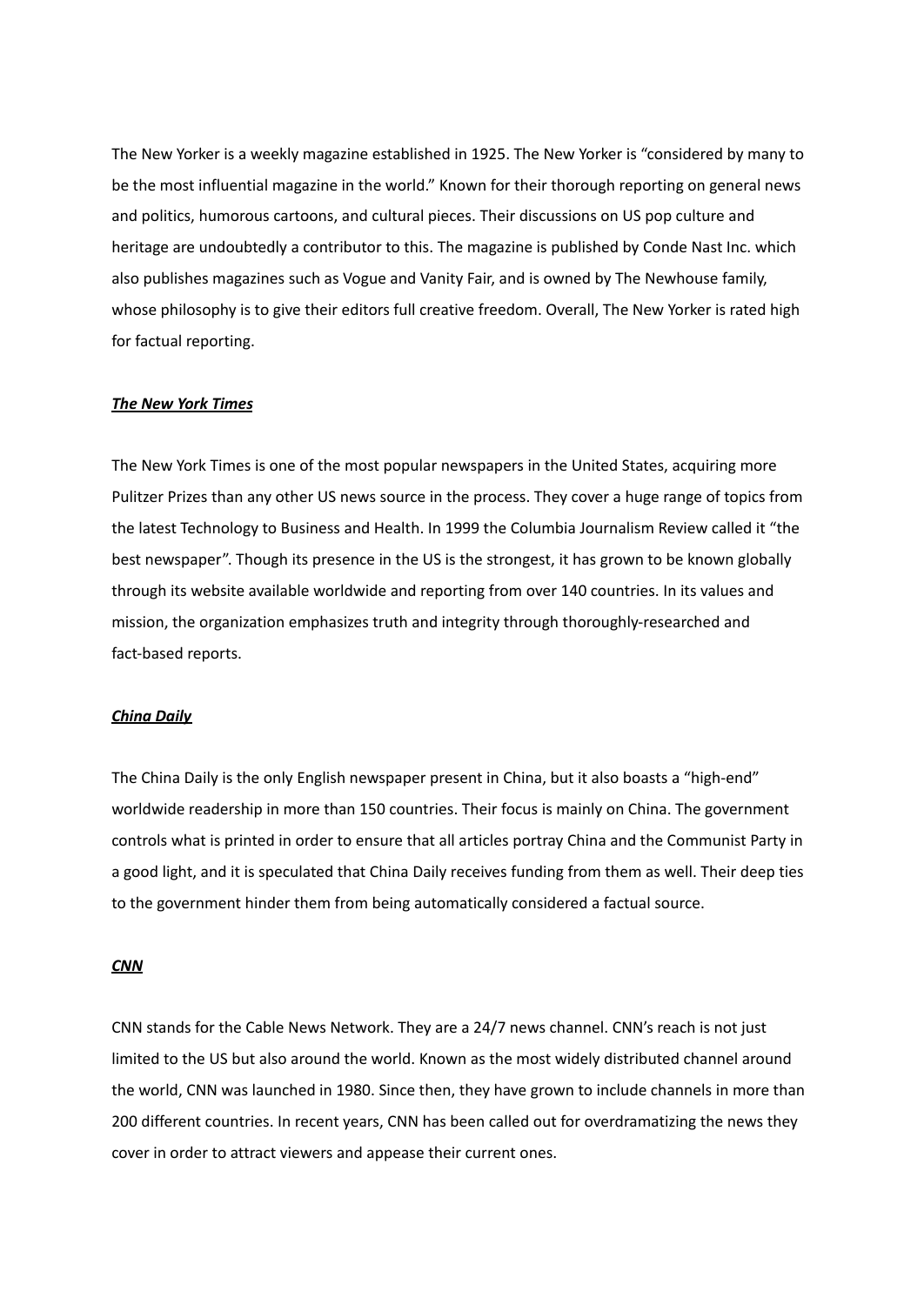#### *FOX News*

FOX News was founded in 1996. They are based in New York and are owned by the FOX Corporation. They cover politics, business, technology, and more. They mainly report on the politics of the United States but also give their input on foreign affairs as well. Fox News has a variety of programs that run on its channel ranging from talk shows to news segments. In 2019, FOX News was the top-rated cable news network, a testament to its massive popularity in the US. FOX News has had its fair share of controversies.

#### *Times Of India*

Times of India was founded in 1838 and has since become one of the leading news sources in India. In general, they have a wide variety of coverage ranging from sports and business to lifestyle and technology. They are a daily newspaper, published in English. The India Times mainly covers news from and around India, but they do also cover world news.

#### *Der Spiegel*

Der Spiegel is a German news publication known for its aggressive exposing of malpractice. They cover a huge variety of news with over 20 editorial offices around the world. This news organization isn't afraid of exposing secrets if it means giving the people the truth, which they do so through both their newsmagazine and website, without fear of the German government. However, the Spiegel Scandal, when one of their top journalists admitted to having committed grand journalistic fraud, brought broken trust and disreputability which they have since been rebuilding.

#### **Type of Articles:**

#### *Beat Article*

Beat Article is a specialized factual article. It includes direct quotes (in speeches) from the delegates and its quality may improve when the statistical data functions as evidence. Also, it involves pictures that support the contents and the journalist may use the 3rd person's point of view in writing to maintain professionalism as a journalist.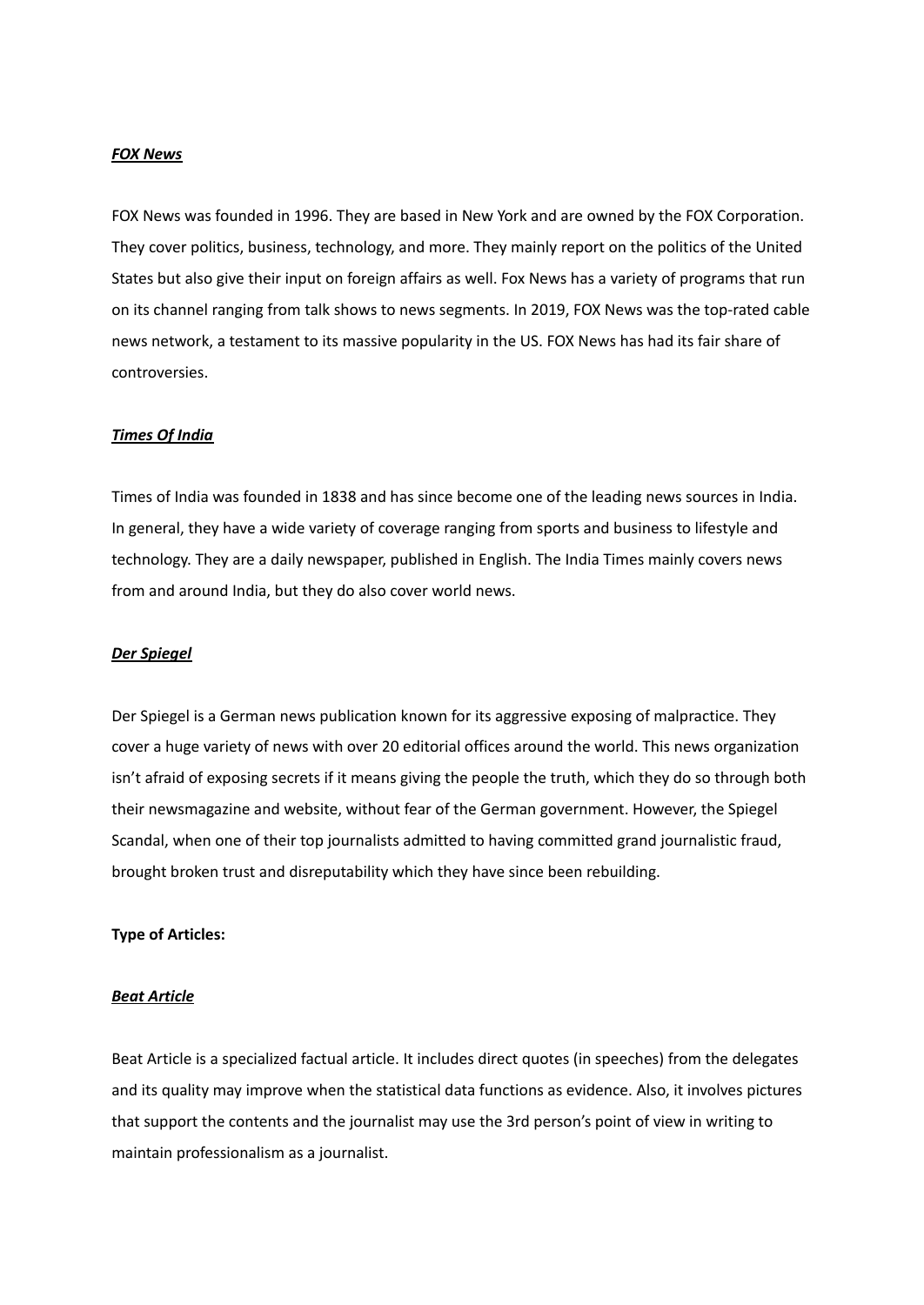### *Opinion Editorial*

Opinion Editorial is a specialized factual article. The primary difference with other types of articles is that it includes the journalist's opinion. To maintain the professionalism as a journalist, the journalists may maintain the 3rd person point of view in writing and may receive support using these sentence stems:

- The following evidence suggests…
- One possibility is…
- One might argue that…
- Results/data indicate that…
- This journalist believes…

#### *Interview*

The interview is a specialized factual article. It includes the interview questions and the responses directly without paraphrasing. It may involve pictures or statistical data that the delegates may mention in the interview. The journalists may use the 3rd person's point of view in writing to maintain the professionalism a journalist holds.

### *Report*

The report is a specialized factual article. It includes the delegates' arguments and the events that happened in the committee. The journalists may use the 3rd person's point of view in writing to maintain the professionalism a journalist holds.

### *Feature*

The feature is a specialized factual article. The primary difference with other types of articles is that the journalists may embed their creativity into the structure of the article. Some examples of the structures include: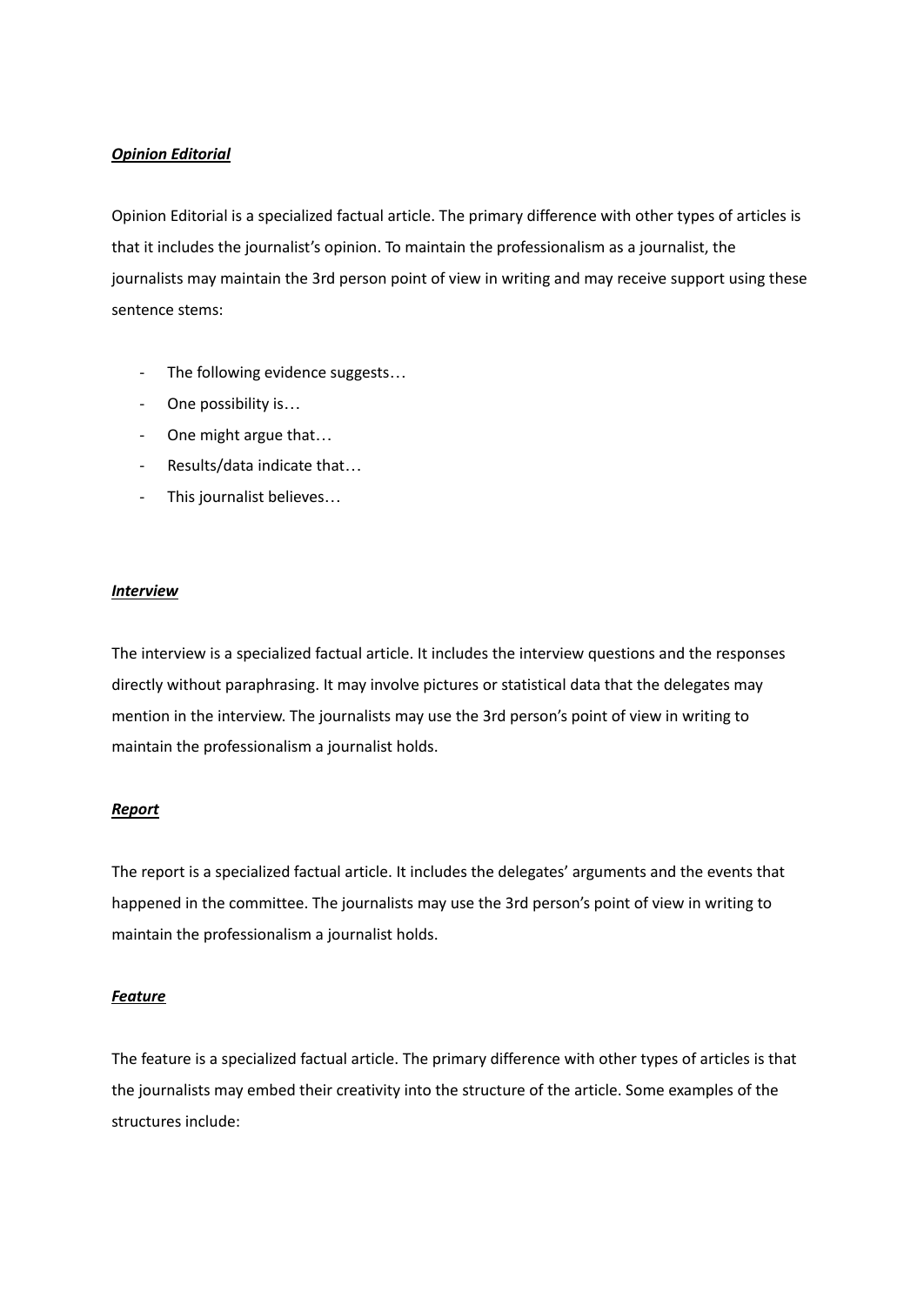- Poem
- Letter
- Proposal

Journalists may hold a great amount of knowledge regarding the agenda and be cautious to insert the truth in the article.

The journalists may use the 3rd person's point of view in writing to maintain the professionalism a journalist holds.

### **Key Elements/styles of writing to Consider:**

## *Abbreviations*

Only standard and approved acronyms should be used in the articles to represent organizations, agencies, or countries.

For example HK (Hong Kong), UK (United Kingdom), NATO (North Atlantic Treaty Organization), ICJ (International Court of Justice).

### *Spellings*

A spelling error check before submission of all articles before the deadline is highly recommended.

### *Spacing*

Following periods, commas, colons, semicolons, and to separate words one space shall be used.

#### **Percentages**

To report statistics in percentage form the symbol should be used compulsorily. For Example 94.5%

### *Numerals*

Fractions and decimals can be represented through decimal numerals or changed to percentages.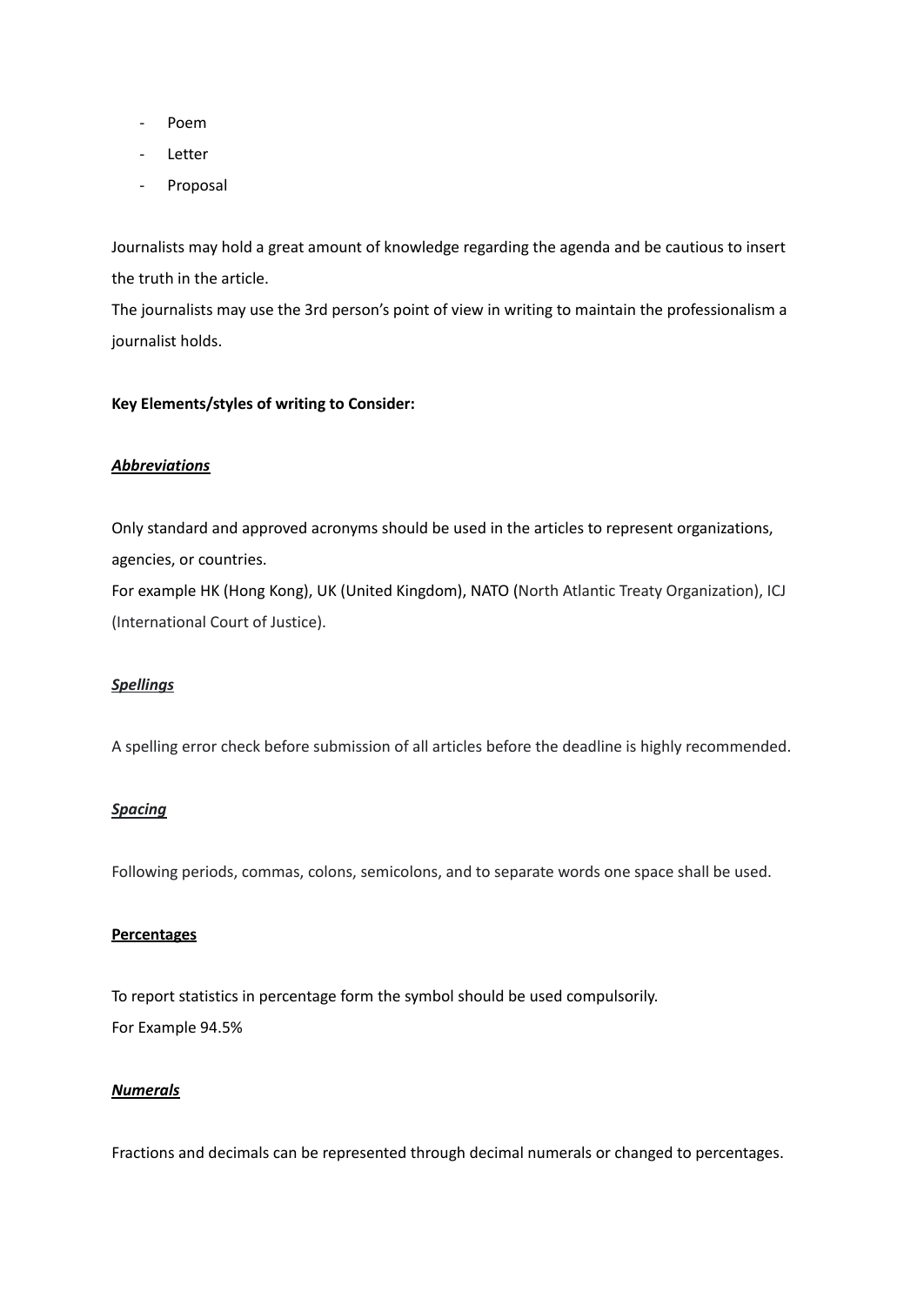For Example 0.75 or 75% Roman numerals are to be used when the sources are originally designated to them. For Example Chapter V of the UN Charter.

### *Quotations and Quotation Marks*

All quoted statements can be incorporated in the sentence written and as per grammar rules should be enclosed inside quotation marks.

### *Names*

All proper names should be capitalized. Verification is obligatory on all named sources.

# *Currency*

All values should be displaced with the appropriate currency symbol. For Example: \$24,000, ¥2,000, ₩500,000 All values above one million should be summed up and not represented in terms of zeros. For Example \$300 Million, ฿2 Trillion All values should be in standard measures of acronyms. For Example, UAE Dirhams should be written as AED and not Dhs. Indian Rupees should be written as INR, not Rs.

### **Interview Guiding Questions:**

Here are **potential** interview questions you may use or elaborate on:

(We strongly encourage you to create your own challenging and creative questions. You may use these questions but we're trying to provide you with guidance on what those questions might look like.)

- What is the reason that you argued with this statement: (an argument the delegate proposed) during (mod/unmod/GSL + Purpose)? How is the argument related to your country/character's policy/belief?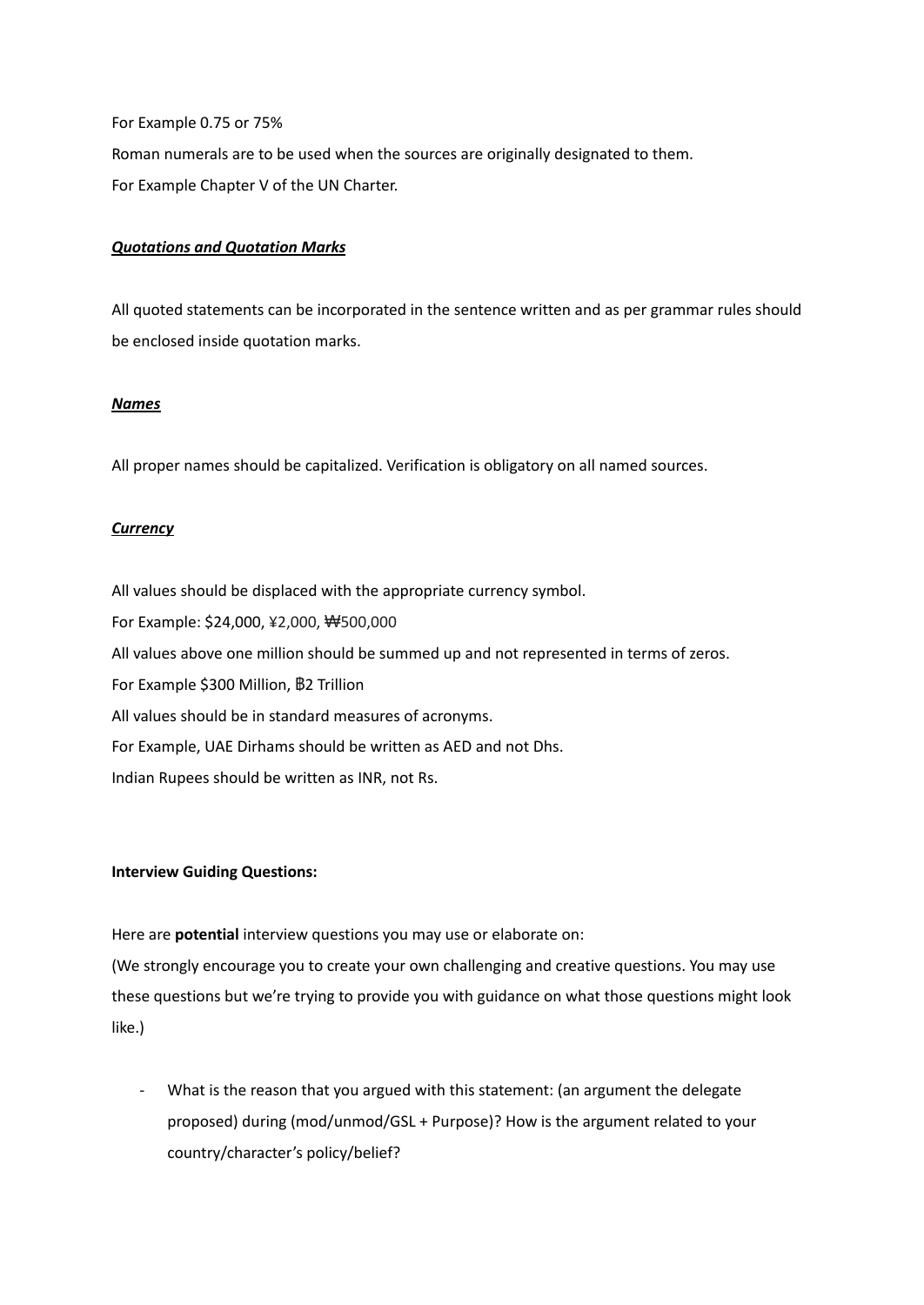For EX: What is the reason that you argued with this statement: The gender quota system should be retained during the second moderated caucus for the purpose of discussing the efficiency of current solutions? How is the argument related to your country/character's policy/belief?

- What effects do you expect from the solution you/your bloc suggested in the resolution/directive? How would you describe the difference between the time when the solution wasn't and is implemented?
- If you could describe the agenda in 1-3 words, what would it be? Why?
- What is an impressive argument/solution/discussion you saw in this committee from which delegate? How did it impact your stance or the view on the agenda?